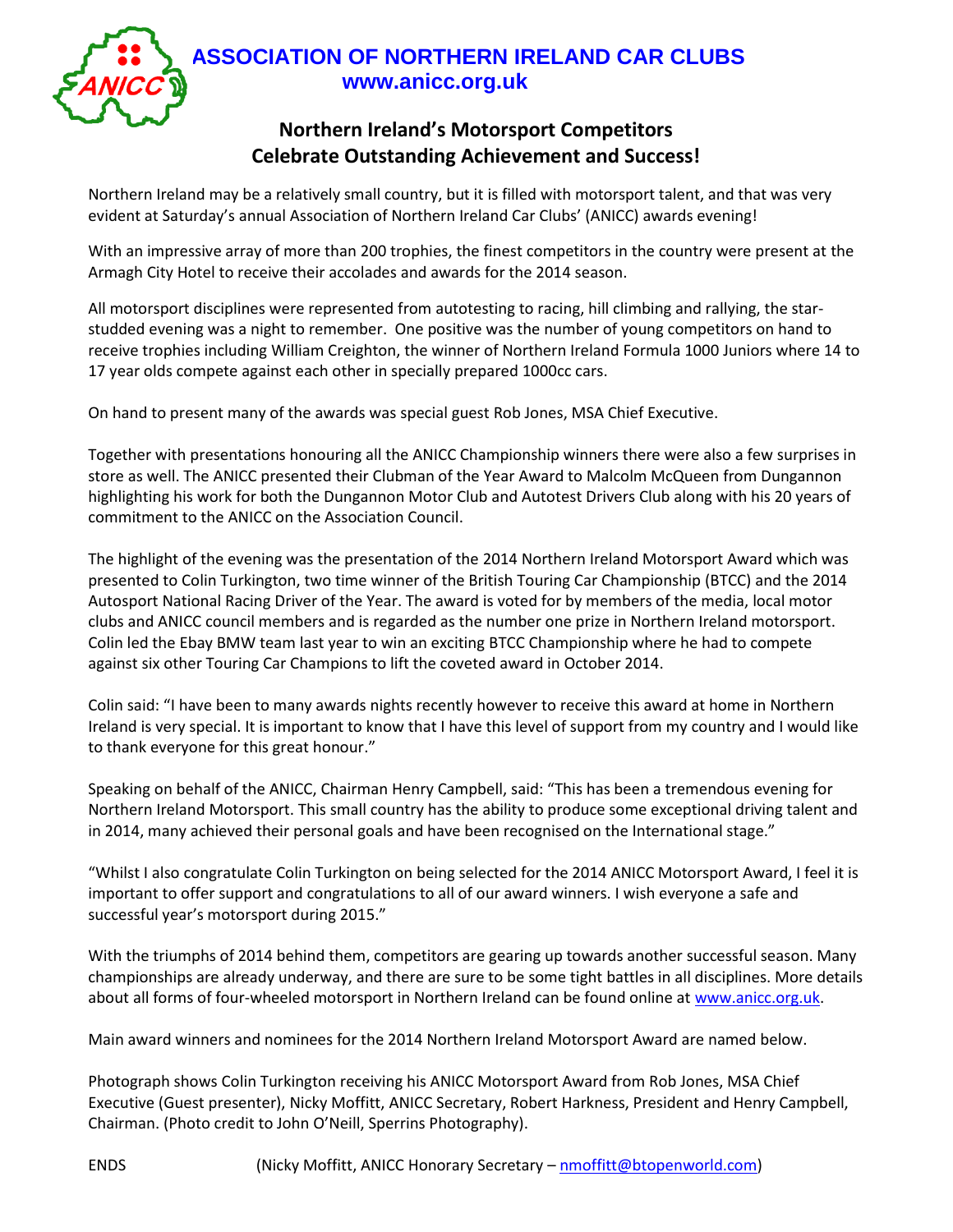## **MAIN AWARD WINNERS:**

| <b>ANICC 2014 MOTORSPORT AWARD</b>                                                   |                                  |  |
|--------------------------------------------------------------------------------------|----------------------------------|--|
| <b>Recipient</b>                                                                     | Colin Turkington                 |  |
| (All nominees for this award are detailed below for information)                     |                                  |  |
| <b>ANICC 2014 CLUBMAN OF THE YEAR AWARD</b>                                          |                                  |  |
| <b>Recipient</b>                                                                     | Malcolm McQueen                  |  |
| <b>AUGHRIM FILLING STATION AUTOTEST CHAMPIONSHIP</b>                                 |                                  |  |
| <b>2014 NI Autotest CHAMPION</b>                                                     | <b>Peter Grimes</b>              |  |
| <b>CARRYDUFF FORKLIFT / MSA N I STAGE RALLY CHAMPIONSHIP</b>                         |                                  |  |
| 2014 Northern Ireland Stage Rally Champions                                          | Derek McGarrity and James McKee  |  |
|                                                                                      |                                  |  |
| <b>S.W ADAIR TYRES SPRINT CHAMPIONSHIP</b>                                           |                                  |  |
| <b>2014 Sprint Champion</b>                                                          | David Hawthorn                   |  |
|                                                                                      |                                  |  |
| <b>MILLERS OILS HILLCLIMB CHAMPIONSHIP</b>                                           |                                  |  |
| 2014 Hill Climb Champion                                                             | <b>Graham Thompson</b>           |  |
|                                                                                      |                                  |  |
| NORTHERN IRELAND FORMULA FORD CHAMPIONSHIP<br>2014 NI FF1600 Champion                | <b>Niall Murray</b>              |  |
|                                                                                      |                                  |  |
| <b>MCGRADY INSURANCE N. I. NAVIGATION RALLY CHAMPIONSHIP</b>                         |                                  |  |
| <b>2014 Navigational Rally Champions</b>                                             | Benny Grainger and David Howard  |  |
|                                                                                      |                                  |  |
| MCGRADY INSURANCE JUNIOR 1000 RALLY CHALLENGE IRELAND                                |                                  |  |
| 2014 Junior 1000 Rally Challenge Champions                                           | William Creighton and Liam Regan |  |
|                                                                                      |                                  |  |
| NOMINEES FOR THE 2014 MOTORSPORT AWARD (ALPHABETICAL ORDER)                          |                                  |  |
| What a year for this young rally driver winning both the<br><b>WILLIAM CREIGHTON</b> |                                  |  |
| Northern Ireland and English (UK) F1000 Junior titles and                            |                                  |  |

**Northern Ireland and English (UK) F1000 Junior titles and these results leading to William being named UK Young Rally Driver of the Year at the Professional MotorSport World Expo Awards in Cologne. Probably the youngest nominee ever for this prestigious award William has much to look forward to in his career in Motorsport.**